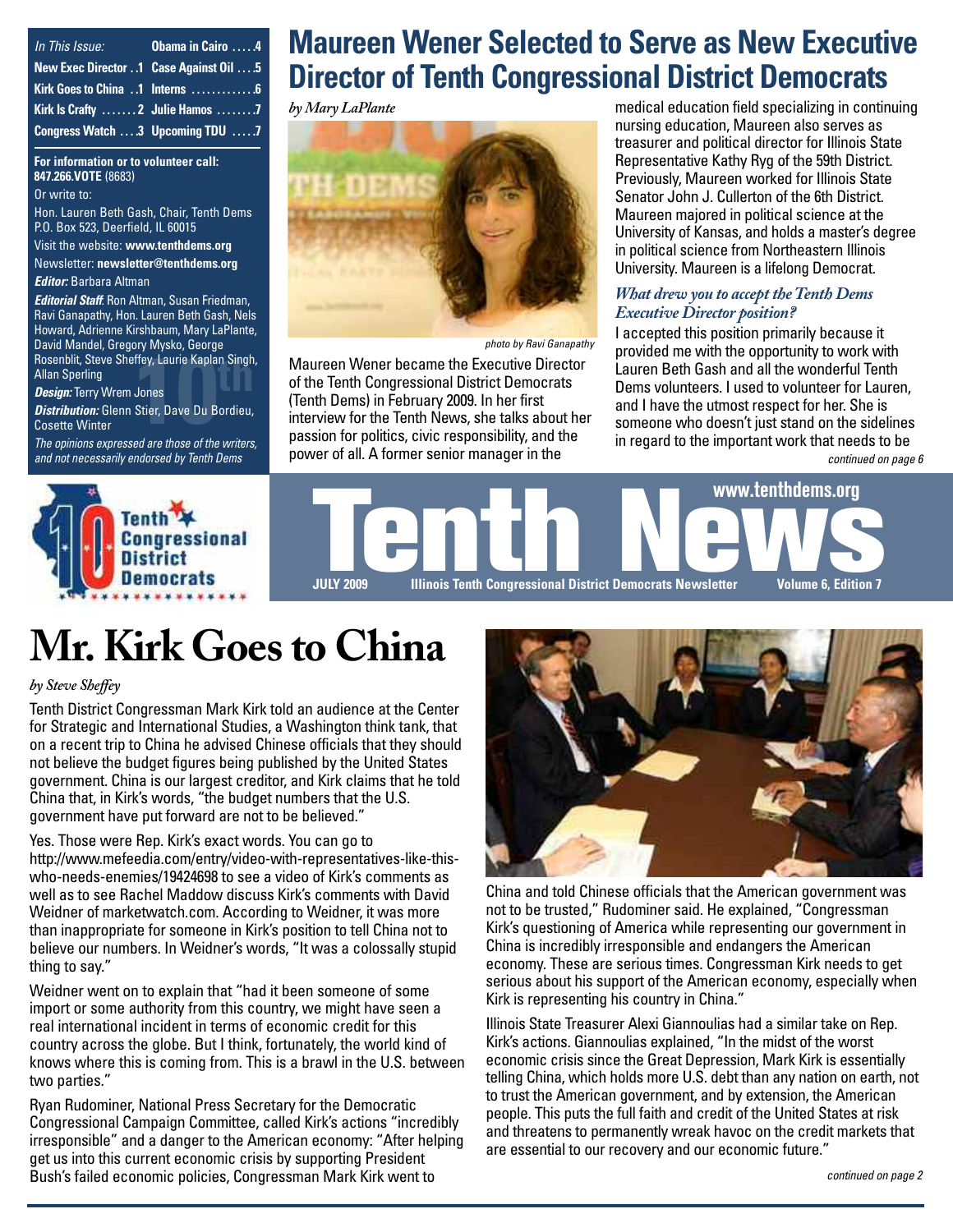# **Kirk Goes to China** *continued from page 1* **Mark Kirk Is Crafty**

Did Kirk commit treason? Of course not. But his words were highly inappropriate, and unbecoming of someone who claims to be a statesman. As Giannoulias put it, "Congressman Kirk's reckless actions demonstrate a terrible lapse in judgment and should be immediately retracted."

This report from the *Washington Monthly* about Kirk's badmouthing his government on foreign soil is worth reading in its entirety:

In general, criticizing U.S. politicians by questioning their patriotism is cheap and unnecessary. But once in a while, Republican opposition to the administration is so counterproductive to the nation's interests, it's hard not to wonder whether the GOP official is deliberately trying to undermine the United States.

Rep. Mark Kirk (R-IL) now appears to have taken a bold step in the debate over the budget deficit: Openly telling a foreign government not to trust the administration in Washington.

The *Straits Times* reports that Kirk spoke to the Center for Strategic and International Studies, a Washington think tank, and discussed a meeting he had with Chinese leaders.

"One of the messages I had—because we need to build trust and confidence in our number one creditor," said Kirk, "is that the budget numbers that the US government had put forward should not be believed. The Congress is actually gonna spend quite a bit more than what's in the budget, and the health-care bill probably being the lead driver of additional spending by the Congress."

Now, I realize that Mark Kirk is poised to launch a Senate campaign, so he'll need to make ridiculous attacks as often as possible in order to boost his fundraising prospects. The more intense the vitriol, the more likely GOP donors will feel generous.

But that's not a compelling excuse. America's credibility—and, in particular, President Obama's reliability—with China is absolutely necessary to the health of the nation's economy. It's one thing for conservative lawmakers to try to undermine confidence in America's leadership on Fox News or in some tirade on the House floor, but Mark Kirk, by his own admission, went directly to the Chinese and told them not to believe the Obama administration. Our role in international finance is predicated on the full faith and credit of the United States government, and Mark Kirk wants China to think this isn't worth much.

There may be more reckless and irresponsible moves a congressional Republican can make, but very few come to mind.

Here's hoping Kirk was just engaging in some right-wing bluster, and he never issued any such warnings to the Chinese. Perhaps he just wants people to think he tried to undermine the nation's credibility with China, but he knows actually doing this would be the height of foolishness.

Misguided bravado in advance of a campaign is understandable. Traveling overseas to undercut confidence in the United States is not.

As the *Guardian* reported, Kirk is an "elected federal official telling a foreign government—not just any foreign government, but the largest holder of U.S. debt—not to trust or believe his own government in Washington. No, it's not treason. But I can promise you that if the situation were reversed...if, say, Nancy Pelosi had told Bashar al-Assad on that famous trip to Syria she took in 2007 that Bush was bluffing about X, Y or Z, the howls of treason would have arisen like stench from a landfill."

#### *by Gregory Mysko*

I admire Congressman Mark Kirk. The man is brilliant. Congressman Wonderful.

No. It's not what you think. I'm not a drooling sycophant. But I have to give Mark Kirk his due. While the nation was distracted with Sarah Palin going ballistic on David Letterman over a stupid joke, our Mark Kirk was in Beijing meeting with Chinese leaders doing what he



needed to do for his upcoming Senate campaign.

Kirk was using his "Thoughtful Independent" skills when he told the Chinese that the Obama administration had no credibility. In essence, like a crafty wizard, his words can be summarized as: "Don't pay any attention to that President Obama. He and his people are liars and out to deceive China. Their financial numbers are bogus."

The Tenth Dems forwarded an email to members that asked, "Did Kirk commit treason?" and answered, "No. But his actions were highly inappropriate, and

unbecoming someone who claims to be a statesman." That is true. But Kirk is an ambitious and pretentious Republican who wants to become a U.S. Senator and has some political problems to overcome. So his actions were not a surprise to anyone and very appropriate for a right winger.

Kirk's foremost need is to win a Republican primary next February. And to do that, he needs to have enough of the hardcore far-right Republican base behind him to push him to first place in a plurality. This is assuming there will be the usual contingent of Dick Cheneyadmiring millionaires also running for the seat. A solid majority of Republican primary voters choose ultraconservative candidates in statewide primary elections. Trashing Obama in China was a brilliant move for Kirk politically to build up his fan base back home. Kirk needs to boost his credibility with the far right in Illinois after spinning "Thoughtful Independent" political voodoo in the 10th District for many years.

While the Chicago and downstate news media ignored the "Obama credibility" story, it was repeated widely on right-wing GOP websites like *Team America* and *Say Anything* with approving reviews from the Obama-hating tea bagger community. It does not matter that the story was covered in *The Washington Post*, British media, and on MSNBC. The Chicago news outlets did not cover the story, and as long as the word gets out to the right target group through quieter means, that is all that counts.

Mark Kirk is an admirer of China. He once proposed that American schools be required to offer Mandarin language classes. And in a January 2009 interview with the *China Economic Review* magazine, Kirk commented on the new president's attitude towards China: "He will learn quickly that he needs China and must therefore decide whether diplomacy regarding North Korea is more important than a trade bill on the floor of the House." In other words, profits of corporations exporting jobs to China are more important than a nuclear threat from North Korea.

If Mark Kirk is serious about running for the Senate, he will have more problems to deal with than winning over right-wing converts. As they say, the chickens will come home to roost. And I am waiting for the next interview with Mark Kirk by the *China Economic Review*.

So much for independent, thoughtful leadership.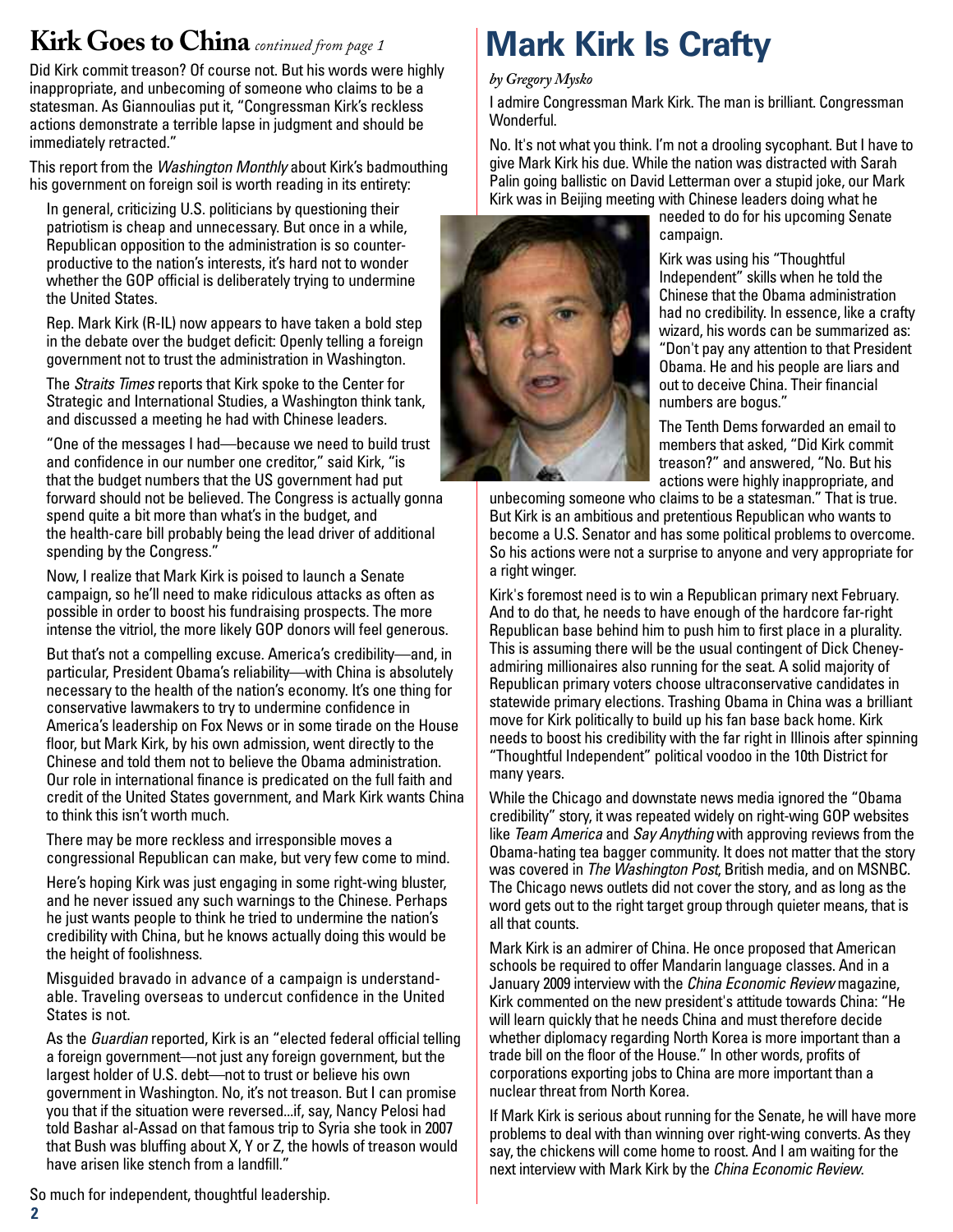# **A Town Hall Meeting Orchestrated by Frank Luntz**

In helping his party implement its strategy for killing meaningful healthcare reform, Republican Congressman Mark Kirk is at the top of his game. That's because the strategy, as cunningly crafted by Republican pollster and communications strategist Frank Luntz, hinges on the skillful execution of the kind of deceptive techniques that Kirk has honed to perfection during his eight years as the 10th District's representative in Congress.

Kirk's proclivity for disseminating misleading information to prevent constituents from supporting policies in their own best interests, and his skill at appearing to support policies he actually undermines, sum up to a tee the carefully orchestrated Town Hall meeting on healthcare reform he held at Wilmette Village Hall on Saturday, June 13.

Following verbatim the "10 Rules for Stopping the Washington Takeover of Healthcare" that Republican strategist Luntz outlines in "The Language of Health Care" ([http://wonkroom.thinkprogress.org/](http://wonkroom.thinkprogress.org/wp-content/uploads/2009/05/frank-luntz-the-language-of-healthcare-20091.pdf) [wp-content/uploads/2009/05/frank-luntz-the-language-of-healthcare-](http://wonkroom.thinkprogress.org/wp-content/uploads/2009/05/frank-luntz-the-language-of-healthcare-20091.pdf)[20091.pdf\), Kir](http://wonkroom.thinkprogress.org/wp-content/uploads/2009/05/frank-luntz-the-language-of-healthcare-20091.pdf)k began the meeting with a slide show consisting of cherry-picked data, designed to highlight the benefits of the existing U.S. healthcare system compared to government-run systems in Canada and the U.K. The presentation highlighted the comparatively low access to women's healthcare (i.e., pap smears and mammograms) in Canada and the U.K. and the U.S.'s higher rate of success in battling breast cancer. But Kirk made no mention of, and showed no slides reflecting, any of the numerous world health metrics where the U.S. lags far behind, such as, most tragically, infant mortality.

Throughout the meeting, Kirk was careful to follow Luntz's second rule: "Acknowledge the healthcare crisis." As Luntz says in "The Language of Health Care," "If you say there is no healthcare crisis, you give your listener permission to ignore everything else you say…If you are one of the millions of Americans who can't afford healthcare, it is a crisis."

Accordingly, Kirk consistently presented himself as on the side of reform. He *appeared* particularly sympathetic to one constituent who expressed frustration with insurance companies' pervasive denial of coverage for preexisting conditions, even while charging exorbitant premiums. In response, Kirk told the audience he agreed that preexisting condition provisions were a major problem and that he was working on a reform proposal that included their elimination. But given Kirk's long history of working to protect insurance industry profits, it would be an unprecedented turnabout if he actually lifted a finger to fight for this much-needed reform. Indeed, given his anemic legislative record, we are confident that even if he did propose such reform legislation it would never make it to the floor of the House.

Kirk also carefully followed Luntz's rules 3 and 4, which advise opponents of healthcare reform to play up the aspects of government healthcare systems that Americans are most afraid of: long waits for urgent care and the potential for the government to interfere in private healthcare decisions. Several attendees told their own horror stories of relatives living in countries with government-sponsored healthcare, such as Canada and the U.K. (One wonders how many of these individuals were planted.) But others in the audience had positive personal anecdotes about those systems. And there were a number of audience members who also shared horror stories about our system here at home. Kirk had virtually no comment for these constituents beyond a sympathetic nod.

Kirk was also sure to speculate repeatedly about future inefficiencies, abuse, and runaway costs of a government healthcare system, always linking these potential problems to massive deficits and higher income taxes. However, Kirk never expressed any regret for the fiscal

irresponsibility during the Bush years when our nation's massive budget deficit actually was created.

Congress

Acknowledging at least two failings in the U.S. healthcare system skyrocketing costs and the millions of Americans with no health insurance—Kirk appeared sympathetic to attendees who spoke about the prohibitive cost of health insurance and how it was eating up their incomes and causing business failures. But he glossed over other failures of our current system, such as private insurers' denial of claims and refusal to pay for life-saving treatment.

atch

A number of us wanted to ask Kirk why he is so concerned about the alleged potential for the government to intervene in personal medical decisions but has no problem with insurance companies making these decisions. However, Kirk never acknowledged our raised hands.

In the end, for those of us able to see through Kirk's smoke and mirrors, it became crystal clear that he's once again trying to trick 10th District voters into believing he's on our side, when he's actually not. In truth, Mark Kirk is working to maintain the status quo on behalf of the insurance industry and others who profit greatly from our present broken system.

Fortunately, 9th District Congresswoman Jan Schakowsky's June 14 Town Hall meeting on healthcare reform presented a striking contrast to Kirk's deceitful approach. Speaking earnestly, Schakowsky expressed the honorable view that every American should have affordable access to quality healthcare. She also spoke candidly about the inefficiencies and inequities in the current U.S. system and reported that the World Health Organization ranks the United States 37th among the world's health systems—even though our system spends considerably more than most other nations and as much as 40 percent more than Switzerland and Canada. Responding to criticism from conservatives about Canada's healthcare system, Schakowsky said, "There isn't one conservative member of Canada's parliament who would opt for an American program."

Earlier in June, Schakowsky gave Illinoisans one more reason to feel proud. In a letter to supporters, she said that in light of the unique opportunities presented by the new administration and the Democratic Congress to enact important policy change, she had decided to seek reelection to the House of Representatives—even though her exploratory efforts indicated she had a good chance of winning the Illinois Senate race.

"This is a very special moment in [our nation's] history—one that I have worked and waited for my entire career," Schakowsky said. "Over the next two years, Congress has the opportunity to provide healthcare to all Americans, begin on the road to energy independence, remake the financial regulatory system, pass immigration reform, and help transform our relationship with the rest of the world. I think the next two years present a once in a lifetime opportunity to make progressive change. I want to devote my energy to help make these [policies] a reality, and I decided that I simply couldn't do this if I run a vigorous campaign for Senate."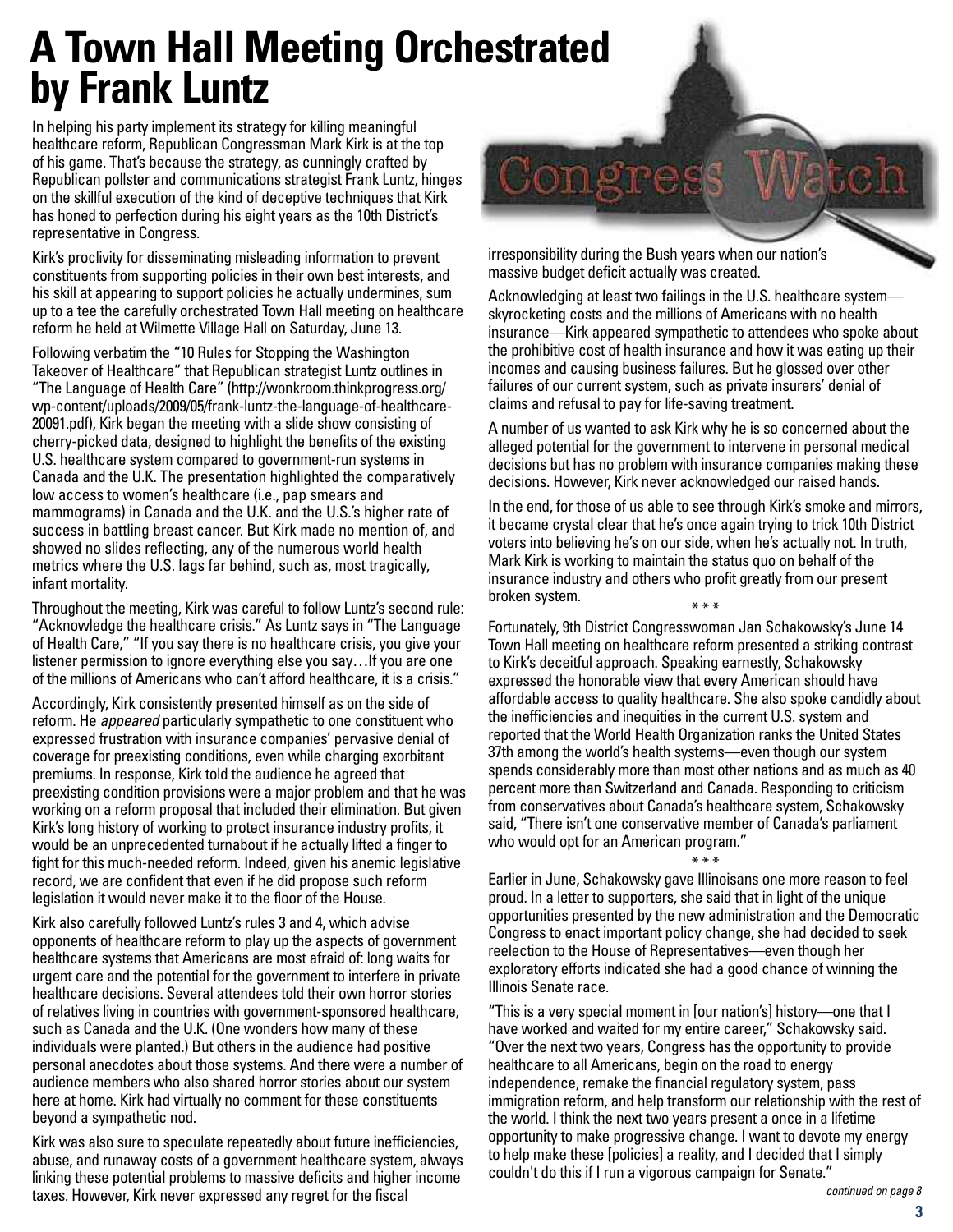# **President Obama's Cairo University Speech Aimed at Engaging the Muslim World**

#### *by Ron Altman*

Around the world, from huts in the Indonesian jungle at dusk, to bedrooms in America at dawn, people huddled around their radios and TV sets to listen to the new President of the United States. The occasion of his address at Cairo University was "The Speech," his self-proclaimed "New Beginning" of relations with the world's 1.5 billion Muslims, relations so rashly damaged by his predecessor over the previous eight years.

Echoing Lincoln's First Inaugural Address—"We are not enemies, but friends"—President Obama declared "that America and Islam are not exclusive and need not be in competition." He argued that "they…share common principles…of justice and progress, tolerance and the dignity of all human beings." There followed a tour of the problems of the Moslem world, from Palestinians to Pakistanis, from issues of cultural affectations like head coverings, to dealing with nuclear weapon proliferation in a dangerous area of the world. He repeated his campaign pledge to speak with Iran "without preconditions" to help to improve relations between the United States and the Islamic Republic.

In all these aspects, the president's speech could have been a commentary on Juan Cole's new book, *Engaging the Muslim World* (Palmgrave Macmillan 2009). There is no evidence that President Obama's speech was inspired at all by Mr. Cole, or that *Engaging the Muslim World* was even read in the White House, but Obama's speech did mesh with Cole's thinking in a number of important ways.

Juan Cole is the Richard P. Mitchell Professor of History at the University of Michigan and a frequent guest on cable TV. He finds "Islamic anxiety" in the West to constitute the mirror image of "America anxiety" in the Moslem world. To Cole, "Islamic anxiety" is defined by a majority in both England and the U.S. who would not like to live next door to a Muslim, people who find a terrorist in every mosque and under every turban. Conversely, anyone who listens to al-Jezeera or al-Arabiya knows that the Arab world blames America for everything from the cost of bread to the failure of the Palestinian Authority. In Iran, we are the Great Satan, the center of every conspiracy. In the Palestinian territories the Israelis are the enemy, but the U.S. is the manipulator of the "puppet regime."

If you yearn to know the detailed history of al-Qa'eda, the relationships between the Moslem Brotherhood, Islamic Jihad, and Osama bin Laden, or the name of bin Laden's father (Mohammed) and how many children he is alleged to have fathered (54 with 22 wives), Lawrence Wright's *The Looming Tower: al-Qaeda and the Road to 9/11* (Knopf 2006) is the best of a large genre. But if your goals are more pedestrian and utilitarian, Cole will inform you on a country-by-country basis about the failings of American foreign policy, with suggestions for engagement.

As President Obama broke the issue of dealing with the Moslem world into seven problems (violent extremism, Palestinians, nuclear weapons, democracy, religious freedom, women's rights, and economic development), Cole takes a geographic perspective. His chapters concentrating on Egypt, Saudi Arabia ("The Wahhabi Myth"), Iraq, Pakistan and Afghanistan (not the trendy AfPak), and Iran cover the crux of the relationship between Islam and the West.

As informative as is Cole's book, there is also much to criticize. Because of the centrality that Muslim commentators place on it, it is surprising that so little attention is paid to the Arab-Israeli conflict and its offspring, the Israeli-Palestinian conflict. I suspect that Cole's



original manuscript was not so lacking, if only because of the fervor with which he deflates commonly held assumptions of American Jews and their many allied countrymen. His slant appears in synch with that of the anti-Zionist left, partially corrected by his editors. His history of conflict is right out of Palestinian textbooks—words like "massacre" and "ethnic cleansing" come far too easily to his pen. In addressing Hizbollah, Hamas, and the Iranian nuclear threat, he often lacks historical perspective and downplays the risks to peace that a failure of his rosy scenario would imply. In this, he is the mirror image of the Israeli right, always expecting the worst, and acting to ensure that the worst occurs. But if we only read literature that we agreed with, we would learn nothing. It is a wise person who thinks for a few moments from the perspective of opponents.

Cole is very certain about his terminology. "Islamofascism" is described as a term of derision and insult (as Bush clearly meant it to be). "Islamic" refers to religious ideals, as does the homologous "Judaic." "There can, of course, be Muslim criminals and Muslim terrorists. Members of fringe cults attempting to hijack Islam may call their groups 'Islamic,' but that claim should be challenged." The equivalent term of derision would be to speak of "'Judaic terrorists' or 'Christofascists.'"

In Cairo, President Obama made it clear in his language and his themes that he understands and honors the Islamic tradition. Yet, he expressed his belief that his ideas "are not just American ideas, they are human rights, and that is why we will support them everywhere." Similarly, Cole concludes that we must repudiate the infamous "Bush doctrine of 'preventative war' which appears to Muslims as a warrant for aggression."

We can foster a positive view of our political institutions among Muslims, not by aggressively pressing them to transform their society, but by working at home, in the words of Mr. Obama's Philadelphia speech on race relations, to "perfect" ours. The Muslim world, too, needs to drop its defensiveness as befits a great world culture. The fact that no Arabic translations of the works of Jefferson and Martin Luther King are available in the bookstores of Cairo and Beirut is both symptomatic and shocking.

Engagement is a two-way street. Each side must extend a hand in friendship and grasp the offered hand.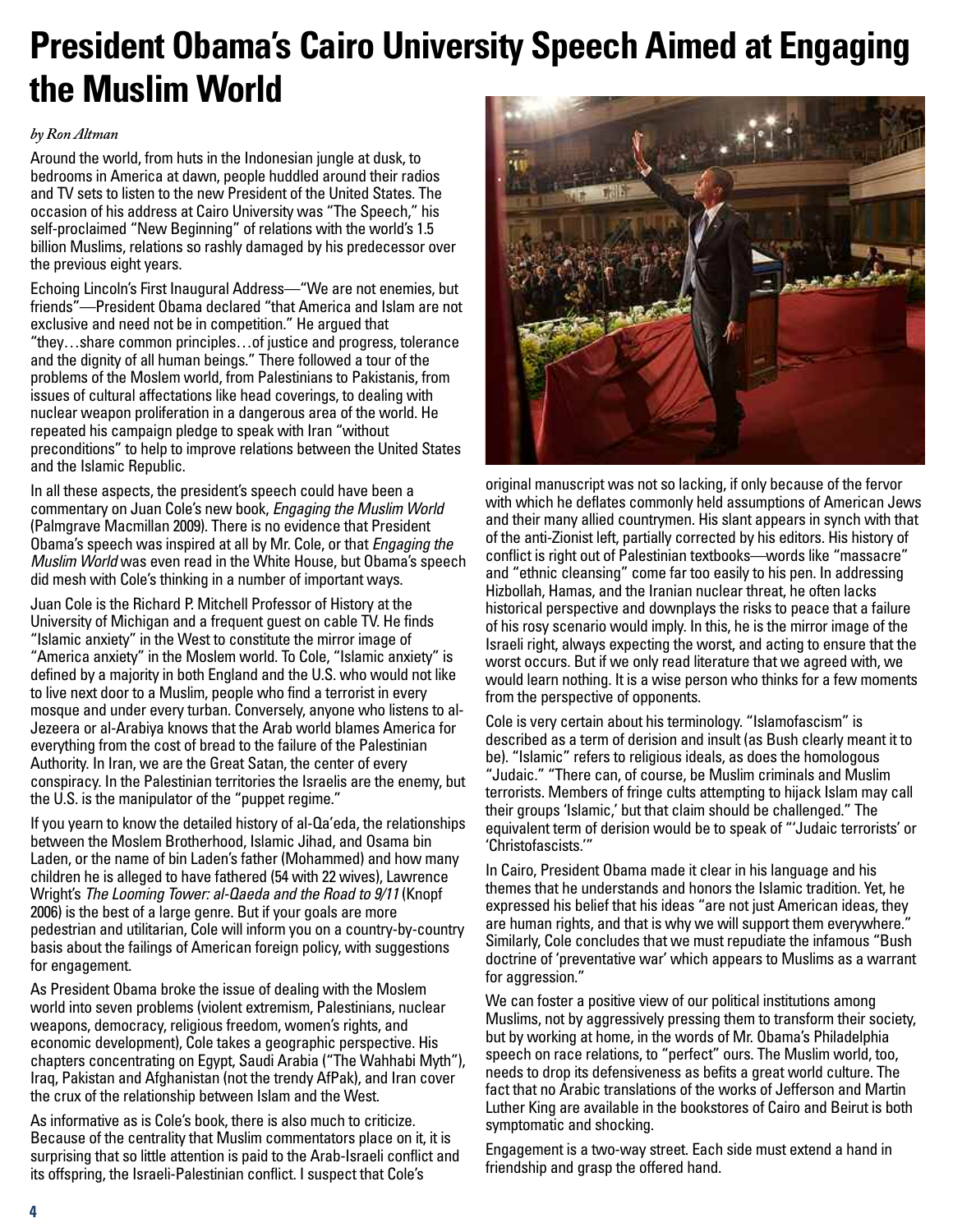# **The Case Against Oil**

#### *by George Rosenblit*

#### *This article is the second in a series examining existing and alternative sources of energy.*

This week, as I filled my gas tank at a price close to \$3.00 per gallon, with no idea how high the price could go, I thought of the many reasons why we should try to drastically reduce our dependence on oil. Foremost is the reduction of global warming. Then, the amount of money (petrodollars) flowing from the U.S. to foreign countries to pay for the oil is staggering and affects our economy. When we buy oil from the Mideast, we are funding terrorists. And let's not forget the effect on our pocketbooks as the gasoline prices escalate.

#### **Global Warming**

Carbon dioxide is a greenhouse gas, the major contributor to global warming. It enters the atmosphere when fossil fuels are burned, whether for home heating, through the combustion of gasoline in autos, or the effluent of coal-fired electric generating plants.

There are the nay-sayers who deny that global warming is real, and they are dead wrong.

James Hanson, a NASA physicist who has studied climate models for decades, ominously warns that unless the emission of greenhouse gases is reduced, the planet will reach a dangerous tipping point by 2016. He emphasizes that emissions must be reduced immediately and that a carbon tax is more efficient than cap-and-trade mechanisms, which are too cumbersome and too slow to avert environmental catastrophe. (See *Washington Spectator*, June 15, 2009 - a newsletter of the Public Concern Foundation.)

When Bill Clinton took office in 1993, global warming was a slowmoving environmental problem that was easy to ignore. Since then, summer Arctic Sea ice has lost the equivalent of Alaska, California, and Texas. The 10 hottest years on record have occurred since Clinton's second inauguration. Global warming is accelerating. Time is close to running out, and Obama knows it. After meeting with former Vice President Al Gore, who won a Nobel Peace Prize for his work on global warming, he said that the time for delay is over; the time for denial is over. "We all believe what the scientists have been telling us for years now—that this is a matter of urgency and national security and it has to be dealt with in a serious way."

After years of inaction on global warming, 2009 might be different. Obama replaces a president who opposed mandatory cuts of greenhouse gas pollution, and it appears he will have a willing Congress. Also, next year diplomats will try to agree on a major new international treaty to curb the gases that promote global warming. Now it is a ticking time bomb that President Barack Obama can't avoid. (See "Obama Left With Little Time to Curb Global Warming," Associated Press, Seth Borenstein, December 14, 2008.)

#### **The OPEC Cartel**

Why are gasoline prices so high? The price of crude oil is the major factor. Six months ago, gas was \$2.00 per gallon, and now it's about \$3.00. Crude oil was \$30 per barrel last January, and now it's close to \$70 per barrel. WHY?

The Organization of the Petroleum Exporting Countries (OPEC) is a cartel of 12 countries made up of Algeria, Angola, Ecuador, Iran, Iraq, Kuwait, Libya, Nigeria, Qatar, Saudi Arabia, the United Arab Emirates, and Venezuela. They set the "Benchmark Price" of oil on the open market. We have no control.

Their goals are to determine the best means for safeguarding the cartel members' interests, to pursue ways and means of ensuring the stabilization of prices in international oil markets with a view to



eliminating harmful and unnecessary fluctuations, to ensure a steady income to the producing countries, to ensure an efficient and regular supply of petroleum to consuming nations, and to ensure a fair return on their capital to those investing in the petroleum industry.

OPEC's influence on the market has been widely criticized. Several members of OPEC alarmed the world and triggered high inflation across both the developing and developed world when they used oil embargoes in the 1973 oil crisis. OPEC's ability to control the price of oil has diminished somewhat since then, due to the subsequent discovery and development of large oil reserves in Alaska, the North Sea, Canada, and the Gulf of Mexico, as well as the opening up of Russia and market modernization. OPEC nations still account for two-thirds of the world's oil reserves, and, as of April 2009, 33.3 percent of the world's oil production, affording these mostly Mideast nations considerable control over the global market.

And there is no doubt that Big Oil tries to maximize profits at every opportunity, even to the detriment of the consumer. The profits are obscene. The second quarter this year showed Exxon Mobil with a 32 percent increase in earnings compared to the same period last year, more than \$7.6 billion. BP saw a profit increase of 38 percent, \$6.7 billion, and Conoco Phillips recorded a 56 percent increase, more than \$3 billion. (See [http://abcnews.go.com/print?id=102999.\)](http://abcnews.go.com/print?id=102999)

#### **U.S. Oil Imports**

In March 2009, the top five exporting countries accounted for 62 percent of United States crude oil imports. They are Canada - 1.845 MBD (million barrels per day), Mexico - 1.092 MBD, Venezuela - 0.949 MBD, Saudi Arabia - 0.944 MBD, and Nigeria - 0.860 MBD, a total of 5.690 MBD. Extrapolating to 100 percent of the imports, we are importing 9.177 MBD from all sources. (See "Crude Oil and Total Petroleum Imports Top 15" at: [http://www.eia.doe.gov/pub/oil\\_gas/](http://www.eia.doe.gov/pub/oil_gas) petroleum/data\_publications/company\_level\_imports/current/import.html.)

The bottom line? Using the March 2009 benchmark of \$70 per barrel, \$23.4 billion of our U.S. dollars are flowing out of this country a year!

#### **Oil funds terrorists**

We can go through the same math and find that Saudi Arabia receives \$2.42 billion per year from their exports to us.

Now, let's not forget that we normally deal with the Saudi ruling class. They are Wahhabi Sunni Arabs and have had a special arrangement since 1774, 235 years ago, to share all income with the Wahhabi religious entity in Saudi Arabia, an extremist sect that has established madrassas (religious schools) all over the world, especially in Afghanistan and Pakistan. This sect funded the Taliban there, and Hamas in Gaza. It teaches animosity and death to infidels, which include all non-Wahhabi Arabs, and Americans, Britons, Christians, Jews, and Sikhs. Wahhabi Sunnis have been enemies of the Shia based in Iran for centuries and remain so now.

The al Qaeda group that attacked the Twin Towers and the Pentagon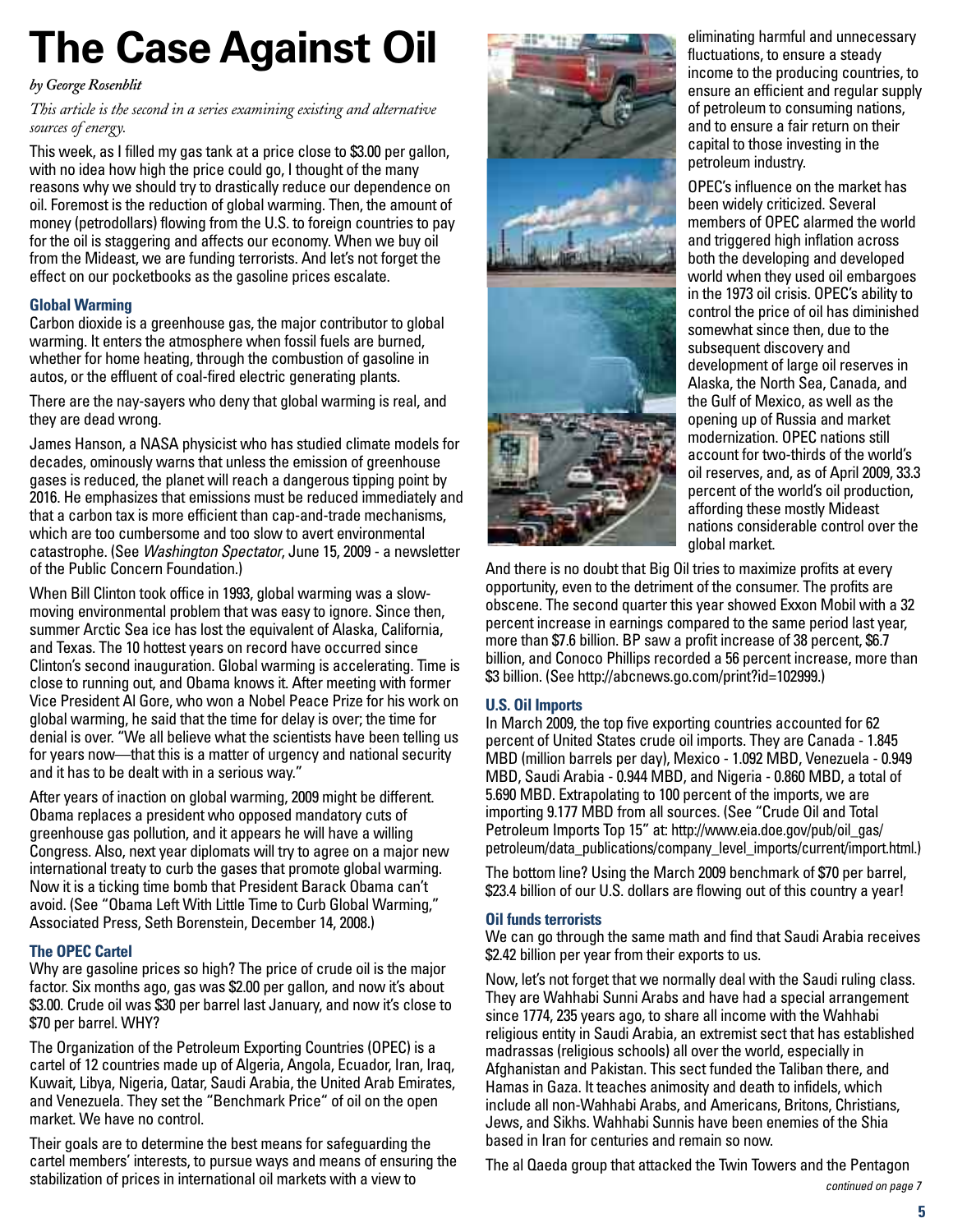# **New Tenth Dems Exec Director** *continued from page 1* **If It's Summer, There Must Be Interns**

done in our communities—she takes the initiative and does something. It's really easy to work for someone who has the passion and go-getter attitude that Lauren demonstrates: it makes my job easy. Lauren is an organizer and an extremely dedicated person. She cares. Without her, there would be no Tenth Dems. And the wonderful volunteers I get to work with also care. Everyone has the same mission, which is getting Democrats elected to office at all levels. It's amazing that all these people in our community want to contribute to getting Democrats elected to office. It's empowering!

#### *What's the most challenging part of your job?*

Organizing all the important day-to-day things with our volunteers in order to achieve the mission of the organization. To do that, first one must step back and assess what needs to be done. I try to see the big picture; it's important to keep abreast of everything. Fundraising is difficult—we cannot be successful without donations and membership fees. We need to make sure people are paying their membership fees. We need funds to support candidates, pay bills, and send mailings. Having volunteers is great, but we also need people to recognize the necessity of funding the organization.

#### *What is the primary mission of the Tenth Dems?*

Our mission is getting Democrats elected at all levels of government, and supporting the Democratic Party's mission.

#### *What are your goals for 2009?*

Raising money for Tenth Dems; organizing volunteers; helping all the Democratic candidates who are running for office in 2010. And defeating Mark Kirk.

#### *What do you need help with?*

We need volunteers for everything: the membership committee, web design, our online store, communications. I invite everyone to visit TenthDems.org and volunteer their skills and talents.

#### *Who inspires you? Who are your role models?*

State Representative Kathy Ryg, because she cares about her constituents and about the right things getting done, and because she's exceptionally honest. I've known her since she ran for Lake County Clerk in 1994. Lauren Beth Gash is also an inspiring figure to me because she took the initiative to run for state representative when there were no Democrats in our area, and that alone took a lot of chutzpah. And she was successful. Lauren is another person who cares and is honest. She didn't run just because she wanted to be in office; she wanted the right things to be done for the people of Illinois.

Even after Lauren lost by a very small margin to Mark Kirk in the 2000 race for 10th District U.S. Representative, she didn't just sit back. She launched the Tenth Dems with other interested parties and volunteers from the community. She saw the importance of electing Democrats to office and, because of that, built the Tenth Dems.

And there are others who have inspired me. The 10th District is blessed to have inspiring Democratic leaders from North to South and East to West.

#### *Tell us about some important Tenth Dems events coming up.*

We're planning an annual fundraiser for late summer. We always do our best to have a big name speaker for this event. In the past we've had U.S. Senators Russ Feingold and Evan Bayh, and Barack Obama before he was elected president. I would like to invite people to become part of the host committee for this important fundraising event. We'll also be sending out invitations to those on our mailing list.

#### *What do you feel is the biggest issue facing the country today?*

There are so many issues, but for me, it's healthcare reform. I urge everyone to get involved and become an activist. Do your research, and make sure you support a bill that helps the American people.

#### *by David Mandel*

Despite the weather trying to prove the calendar wrong, summer came to Illinois in May and June. That is, college students returned to their homes en masse. Many of the returning students were gearing up for their internships. The summer internship is an annual tradition in the life of any student. This year, one internship program has become a popular choice for local students: the Tenth Congressional District Democrats' summer internship.

This is the program's fifth summer, and it has seen an explosive growth in interest. Twenty-some students—ranging from high school juniors to



*Interns Jennifer Bitoy, David Mandel, Chelsea Fesik, and Eliza Brown collaborate on tasks, learning how democracy works at the grassroots. photo by Ravi Ganapathy*

college graduates—are participating in the program this year. According to the application, students taking part in the program have, in the past, "helped at Tenth Dems events featuring former Presidential nominee George McGovern, as well as Presidential hopefuls, Senators Evan Bayh of Indiana, Russ Feingold of Wisconsin, and Illinois' Barack Obama" and current interns "may do research, walk door-to-door with candidates, work in campaign offices, staff events and issue forums, and get to meet many political figures."

The internship program is essential to the Tenth Dems's efforts. Hon. Lauren Beth Gash, a founder and the Chair of the organization, notes, "Our interns are the backbone of our organization. Because of their dedication and the hours that they put in, they tend to be more aware of all that our organization does and, as a result, quickly become part of our leadership." The progressive nature of the internship program is attracting a wide range of qualified and interested students.

Andy Bookman, a senior at Florida State University, expressed his desire to "get more experience in a political environment." Moreover, he hopes to go above and beyond the minimum hours so that he can work on "as many different [projects] as possible." This level of commitment and energy is not unique to Andy. The interns participating in the program are motivated by a personal desire to be politically active and become a part of the community.

While the internship offers plenty of opportunities to any student interested in politics, that is not what motivated many to seek the position. One intern, Jessica Werley, acknowledged the unique opportunities of the Tenth Dems internship in her decision to work here. "I worked at a non-profit grassroots before and it was very good experience, but I wanted something that was more engaging in the community," she said. In the midst of the greatest economic crisis since the Great Depression, there exists a great opportunity to revitalize our community. The historic 2008 presidential election has shown young people across the country that they can make a difference by becoming active in their communities. Werley is hoping to do more than just political work. As a resident of the 10th District and an active Democrat, she hopes to "make sure that things are going well for everyone and to watch out for when something happens that is unfair or disadvantageous to someone. It's caring. You take care of your community."

The evident desire of the interns to effect change in their own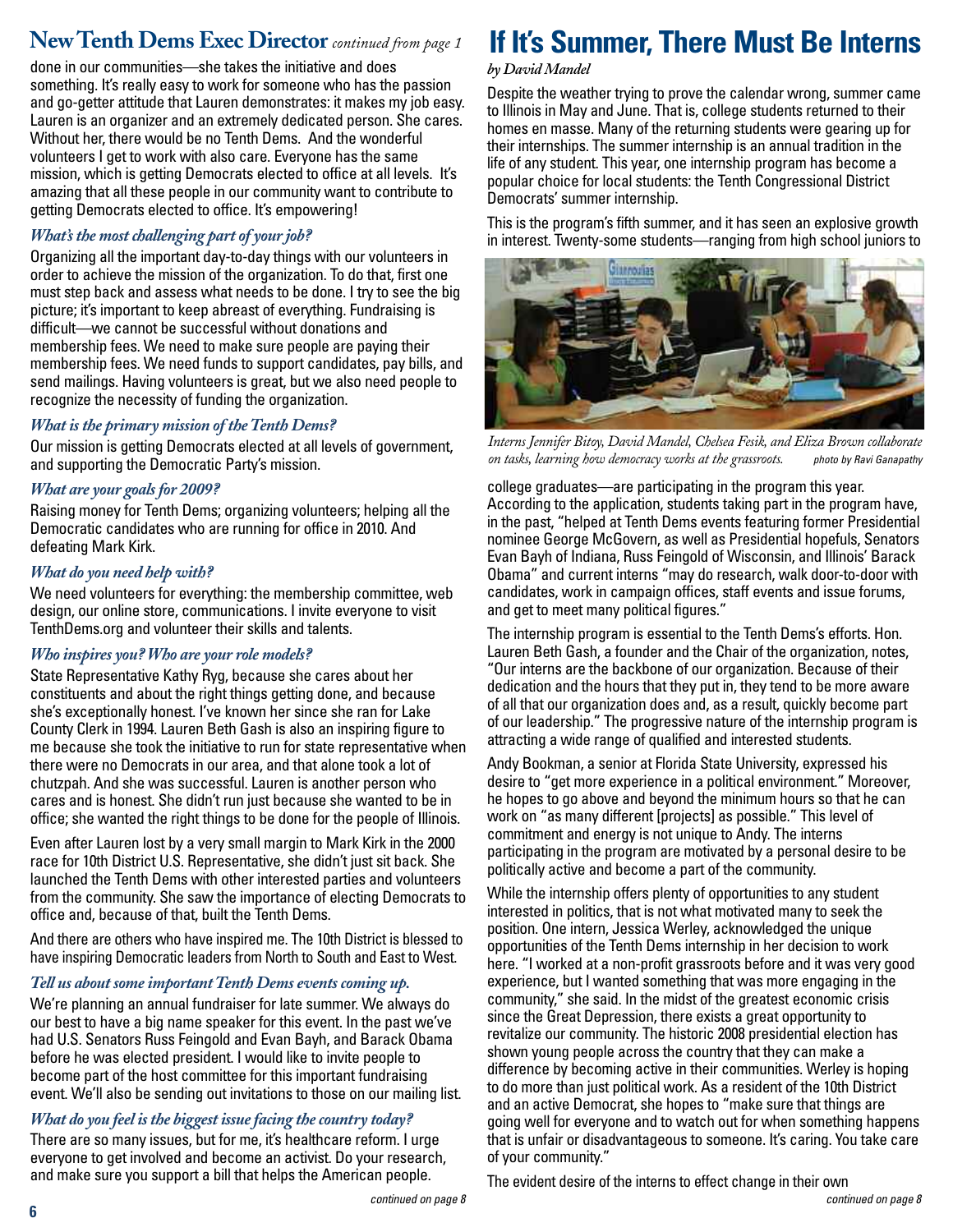# **Case Against Oil** *continued from page 5*

on 9/11 were mostly Saudi Wahhabis trained in madrassas to hate infidels and to conduct mass killings of people to carry out the objectives of their religion.

The Shia are the majority in Iraq and are supported by the Shia country Iran, as are the Hezbollah in Lebanon.

Secretary Gates says he is encouraged by action of the ruling Saudis to rein in the Taliban, but we shall see if such action will make a real difference.

In any case, we must stop imports from the tinderbox of the Mideast, especially from Saudi Arabia. Of course, we cannot act summarily; we must first develop alternative energy sources.

#### **Tar Sands**

As mentioned above, we import more oil from Canada than any other country. About 50 percent of those imports comes from tar sands (also called oil sands).

British Petroleum (BP) and Shell are extracting oil from these tar sands. The processing of the sands, after destructive strip mining, has taken an unexpectedly high environmental toll. To recover each barrel of oil requires "four tons of sands, two to five barrels of water, uses enough natural gas to heat a home for one to five days, and adds to greenhouse gases slowly cooking our planet." These are the industry's own calculations. (See "Canada Pays Environmentally for U.S. Oil Thirst, " *Washington Post Foreign Service*, May 31, 2006.)

The BP refinery in Whiting, Indiana, processes these barrels of oil further, producing toxic waste. Remember the uproar when BP received a permit from Indiana EPA under questionable circumstances?

On July 15, 2007, the *Chicago Tribune* published an article entitled, "BP Gets Break on Dumping in Lake," outlining how expansion at British Petroleum's Whiting, Indiana, refinery would increase pollution in Lake Michigan. This information set off protests from politicians, environmentalists, and the public (over 10,000 letters were received by our Senator Dick Durbin) asking BP not to dump. In the face of this strong opposition, Bob Malone, Chairman of BP America, backed down. But BP still has a valid permit that it could decide to use at any time.

BP's effluent into Lake Michigan is toxic waste. Ammonia promotes the growth of algae, which depletes oxygen, thereby killing fish. The sludge contains heavy metals, including mercury, which through chemical interaction in the lake is converted to methyl mercury, a neurotoxin.

Methyl mercury is one of the few chemicals that can pass through the blood-brain barrier. The EPA has reported, "Adult exposure to relatively high levels of methyl mercury through fish consumption can result in numbness or tingling of the extremities and loss of coordination. Exposure of the developing fetus through maternal intake of contaminated fish can result in neurologic developmental abnormalities in cognitive and motor functions." When corporations like BP are permitted to discharge these effluents into our waterways, we must limit our consumption of fish to minimize the toxic effects of methyl mercury on ourselves and our children. (See "Big Oil vs. The People," *Tenth News*, October 2007.)

#### **In Summation**

Should we pull out all stops to reduce global warming? I say YES!

Should we continue to fund terrorists? I say NO!

Should we adopt an urgent goal to minimize the need for oil imports? I say YES!

Should we continue to import oil from Canadian tar sands? I say NO! I REST MY CASE!

## **Representative Hamos Warns of Pending Crisis in Care for People with Disabilities, Students, and the Elderly in Illinois**

### *by Nels Howard*

Earlier this month, Julie Hamos spoke to a gathering in Winnetka about her future political plans—still up in the air—and then spoke at length about the imminent budget slashing that will soon be affecting large groups of the most vulnerable Illinois citizens. Touching on her political future, she implied that the still unannounced plans of several other Illinois political figures (particularly the Illinois Attorney General) have delayed any announcement from Julie. However, she did speak frankly of her affinity for the position of Attorney General. She credited her strong feelings for seeking justice to her early experience as a child fleeing with her family from Soviet-controlled Hungary. She said her experience since then as a law student, a young lawyer advocating for the elderly, and eventually as a state representative on the North Shore has only strengthened her desire to play more of a role as an advocate for justice and the people of Illinois.

Julie then went on to talk at length about the mess Illinois finds itself in with its huge budget deficit. Illinois must make up for a \$6 billion shortfall in this year's state finances. She noted that many of the services the state provides to people most in need of help are "grant-based." Springfield legislators know that if they want to come close to balancing the budget without a tax increase these grants are some of the budget items most easily cut. In fact, she said, we can expect these grants and the services they support to be drastically cut. She warned that we will see children with disabilities and seniors with limited resources as some of the worst hit. College students (over 2000 in a recent radio news report) will see their financial support disappear, too. Julie said that the proposed twoyear 1.5 percent income tax hike would have helped avoid these painful results. But voting for any kind of tax increase is a terrifying act for any officeholder whose seat is vulnerable—and even for some who may be secure.

No matter how justifiable the increase may be, opposition candidates will use that tax vote against the incumbent. Sure enough, when the vote for a temporary tax hike was called in Springfield, it fell short. A handful of Democrats voted with the Republicans to defeat it. Interestingly, no Republicans—not even the supposed moderates—voted for the tax increase, despite knowledge of the cruel repercussions their vote would have on many Illinois seniors, students, and children with disabilities.



#### **TDU Presents U.S. Supreme Court: Transitions and Challenges**

On Thursday evening, July 9, Gary Feinerman, a partner in Sidley Austin LLP's Appellate Practice Group and a former Illinois Solicitor General and U.S. Supreme Court Clerk, will lead a Tenth

Dems University class entitled U.S. Supreme Court: Transitions and Changes. This TDU class will meet at 7:00 p.m. at the Highland Park Public Library, 494 Laurel Avenue, Highland Park.

The U.S. Supreme Court's 2009-10 term has just ended. With the impending confirmation hearings for Judge Sonia Sotomayor, the Court is at the forefront of public discussion. And with the potential of more vacancies to fill in the years ahead, we are at a critical juncture in our nation's history. Feinerman will talk about what's at stake, where the Court has been, and where it might go in the future.

This event is free and open to all. Admission may be limited due to room capacity, so priority admission is given to those who register in advance at [http://tdu.tenthdems.org/index.php/1001.](http://tdu.tenthdems.org/index.php/1001) For more information, call 847-266-VOTE (8683).